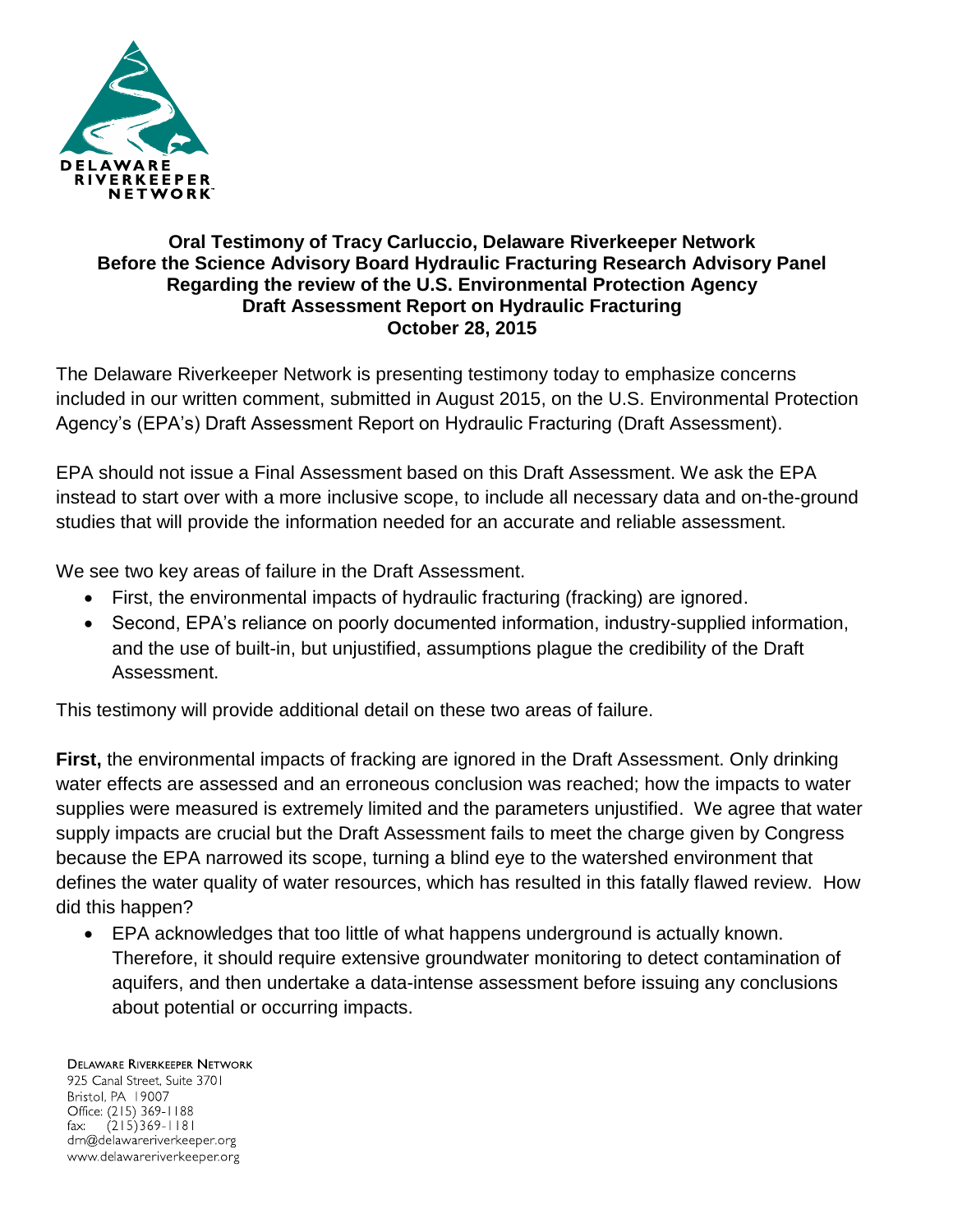- EPA concludes that fracking causes no widespread, systemic impacts on drinking water resources in the U.S., while at the same time acknowledging that they do not have the data to support this conclusion. EPA did not actually analyze for such impacts. In fact, EPA abandoned on the ground case studies in Pavillion, WY, Parker County, TX, and Dimock, PA and did not conduct its planned test site in the Marcellus, which was the cornerstone of its groundwater investigations.
- EPA did not conduct complex analysis of robust data sets. EPA admits very little pre- and post-fracking water quality data is accessible. Few long-term systematic studies have been done, and much of the needed information is inaccessible because it is considered proprietary or sealed in litigation settlements.
- EPA has reached a falsely broad conclusion from an extremely narrowed scope because, as EPA admits, it did not consider all the aspects of fracking such as: well pad development; land use changes; infrastructure development; chemical transport; sand mining and transport; the fate of closed wells; waste products outside of wastewater; fracking or injection well induced earthquakes; and human health effects. EPA should know that a review by Dr. Anthony Ingraffea and his organization of 580 peer-reviewed science, engineering, and public health publications on the actual impacts of shale gas development reveals that 94% find harmful impacts to human health, 69% find harmful impacts on water quality, and 88% find harmful impacts to air quality. The EPA must broaden its scope to include these effects. What EPA did examine was far too limited to be reliable, which leads to me to EPA's second failing we want to highlight.

**Second failing:** EPA's reliance on poorly documented information, industry-supplied information, and the use of built-in, but unjustified, assumptions plague the credibility of the Draft Assessment. Why?

- EPA accepted industry statistics without critique.
- EPA (and industry) relies on the distance between the target formation and shallow groundwater to protect that groundwater despite the fact that in some areas, fracking occurs very near the base of shallow aquifers<sup>1</sup> or in parts of aquifers.
- EPA assumes few out of formation fractures occur but offers no data to support this. Outof-formation fractures provide pathways for fracking fluid to leave the target formation and reach formations closer to shallow groundwater in more transmissive formations, increasing the potential pathways to groundwater.

 $\overline{a}$ 

<sup>1</sup> Between 2009 and 2010, 20% of 23,000 fracked wells, or 4600 wells, were less than 2000 feet below shallow groundwater aquifers.